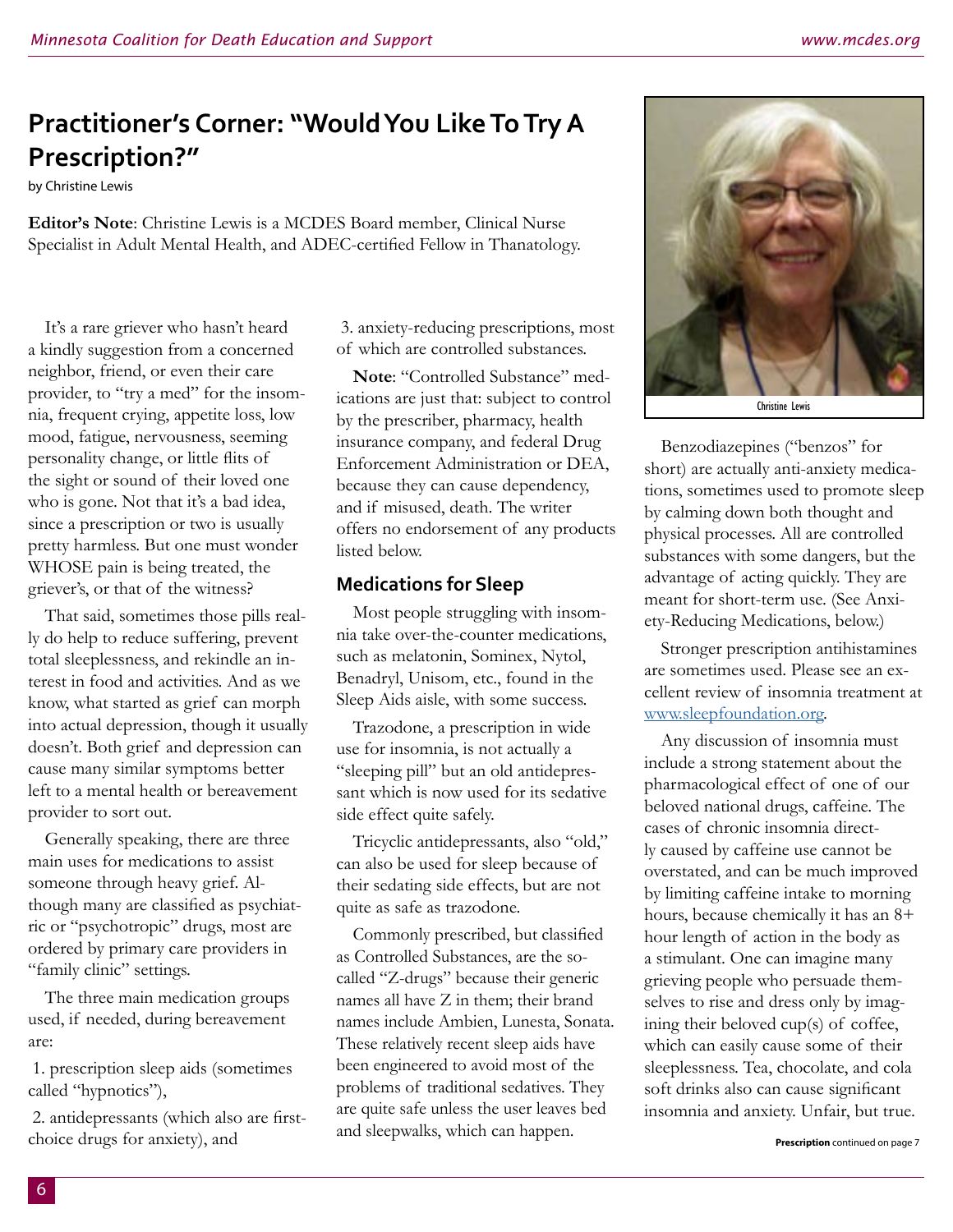**Prescription** continued from page 6

#### **Antidepressant Medications**

This category of medications used to treat depression and anxiety has become huge in the past thirty years and is too big a topic to cover here in much detail. Several types are in wide use, and altogether are among the most frequently prescribed medications. In 2016, *NBC News* reported that one in every six Americans were prescribed antidepressants. I can guarantee that number is larger in the past year due to the pandemic.

Most medicines in this category are either "SSRI's" ( such as Prozac, Zoloft, Celexa, Lexapro, etc) or "SN-RIs" (Cymbalta, Effexor). Other common antidepressants not fitting into those categories are Wellbutrin, Trintellix, Remeron. They all take a few weeks to make noticeable improvement, because our own bodies produce the brain chemicals needed to prevent or reduce depression, and the job of the medication is to hold those chemicals inside us longer, somewhat like a dam in a river. The river isn't deeper overnight after the dam is built, and neither is the amount of good brain chemicals larger immediately after the addition of an antidepressant.

All of these are brand names. Not all antidepressants are mentioned here. Some are more energizing or motivating, while others are more calming. The goal of the prescription, in each case, is to increase hopefulness, normal activities, and a sense of wellbeing, and decrease anxiety, tearfulness, and hopeless or helpless feelings. These medicines have transformed the treatment of serious depression, but the "gold standard" of depression treatment, as determined by research outcomes, still is a combination of medication AND

some type of psychotherapy either individually or in a group. See  $\frac{https://}{https://}$ www.webmd.com/ or [https://medline](https://medlineplus.gov)[plus.gov](https://medlineplus.gov) for more information.

Prescribers usually want to obtain some lab testing when prescribing antidepressants, because physical conditions such as low thyroid or hemoglobin can easily look like depression, which would not improve until those conditions are treated.

## **Anxiety-Reducing Medications**

It seems impossible to suffer and grieve a loss without anxiety. Even seasoned mourners who have endured many losses still face the fear surrounding THIS loss, the yet-unknown struggles of THIS grief. Fear is as debilitating as sorrow; it robs grievers of sleep, appetite, and sometimes even the ability to move around.

The same medications listed above for depression symptoms are usually the first ones ordered by prescribers for anxiety, because they are safe, effective, and uncomplicated. Their only drawback is a lag time between first dose and feelings of improvement. They are the best choice for most people. Again, they work by causing a net increase in the amount of helpful neurochemicals available for best possible mood regulation in our brains. As such they also promote a calm state.

If immediate results are needed or antidepressants have already been tried, the next step would be anxiolytics such as the benzodiazepines (previously discussed as Sleep Medications) including Klonopin, Ativan, Valium, Xanax. They are all controlled substances and should be tightly regulated. They work by a complex series of chemical actions in different parts of the brain, resulting in mild sedation of all brain functions. I sometimes say it is like covering the

whole brain with a light-weight blanket. However, such generalized sedation, even minimal, can cause negative side effects such as balance issues, falling, driving impairment, or short-term memory issues. The controlled substances also tend to become less effective over time as the brain gets used to them, causing increased need.

An under-used but safe and helpful group are the "blockers" such as propranolol and prazosin, usually used for cardiovascular issues, but very effective in reducing anxiety symptoms such as trembling, sweating, nightmares. They are not habit-forming and not "controlled."

A novel anti-anxiety medication not in any group above is buspirone (brand name BuSpar) which is quite effective, but has a wait time like antidepressants.

Check [www.helpguide.org](http://www.helpguide.org) or <https://adaa.org> for more information.

Herbal remedies for anxiety, such as valerian, passionflower, and lavender, have become more popular and researched recently, and some people "swear by" them. While being "natural" does not make them entirely safe for everyone, they are definitely underused and worth trying. One should always tell care providers of herbal substance use because they can interact with prescriptions. A good summary is at [www.medicinenet.com/supple](http://www.medicinenet.com/supplements_anxiety/article.htm)[ments\\_anxiety/article.htm.](http://www.medicinenet.com/supplements_anxiety/article.htm)

Well-regarded American author Eric Hodgins, who graduated from MIT as a chemical engineer, went on to edit *Fortune* magazine and become VP of *Time Inc*, (and who surely understood grief, losing his first wife during childbirth in 1933) said, "A miracle drug is any drug that will do what the label says it will do."

**Prescription** continued on page 12